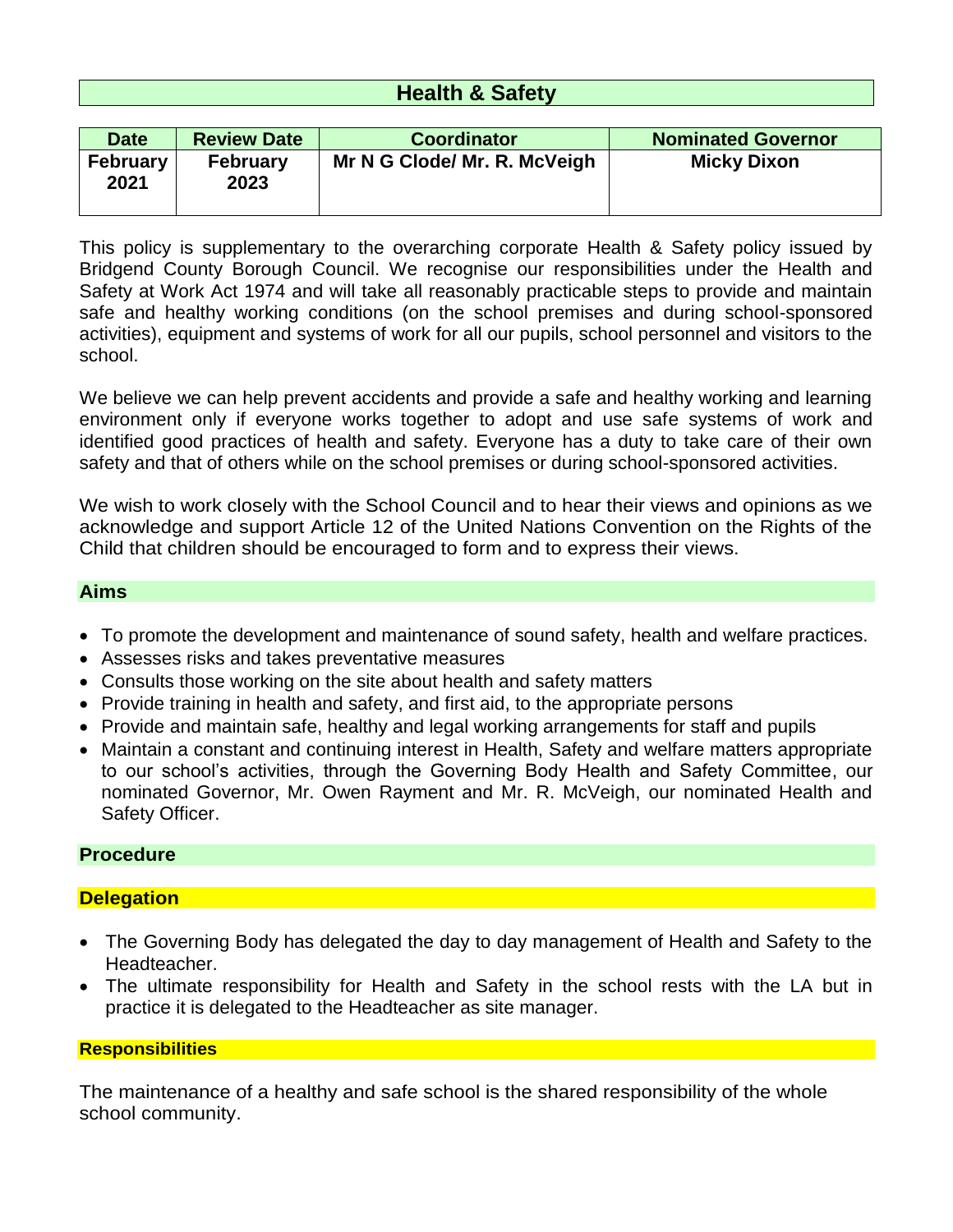| • The Local Authority | • The Site Manager                     |
|-----------------------|----------------------------------------|
| • The Governing Body  | • The Health and Safety Representative |
| • The Headteacher     | $\blacksquare$ Pupils                  |
| ■ Teaching Staff      | • Parents                              |
| • Support Staff       | • Visitors                             |
|                       |                                        |

# **The Role of the Governing Body**

- Health and Safety sub Committee with delegated powers to:
	- o Provide a safe and healthy workplace
	- $\circ$  Provide safe equipment and systems for use
	- o Provide safety rules and Instructions
	- $\circ$  Ensure that information, instruction, training and supervision is available
	- o Ensure that risk assessment is undertaken
	- o Record risks
	- o Report to the full Governing body

### **The Role of the Head Teacher**

The head teacher will:

- Be responsible and accountable for implementing our policy
- Exercise day to day management, and responsibility for implementing the Governing Body's policy and procedures
- Be able to act swiftly without recourse to the sub committee when people are at risk
- Delegate routine procedures to the Health and Safety Officer
- Ensure there are clear lines of communication within the school with reference to Health and Safety
- Ensure there are processes in place which deal with all matters relating to Health and safety
- Be responsible for ensuring that all new, amended or updated material regarding health and safety is brought to the attention of the Health and Safety Officer.
- Meet with the Health and Safety sub committee twice a year.

### **The Role of the Health and Safety Officer**

The Health and Safety Officer, Mr. McVeigh, will:

- Be responsible for advising the head teacher and the sub committee on all matters of Health and Safety
- Report identified defects and hazards to the head teacher
- With the Head Teacher Identify training needs in Health and Safety including First Aid of staff and Governors
- Monitor that training is effective and relevant
- Be aware of Health and Safety Regulations and report on their implications to the sub committee
- Be responsible for compiling a register of known hazards, substances and materials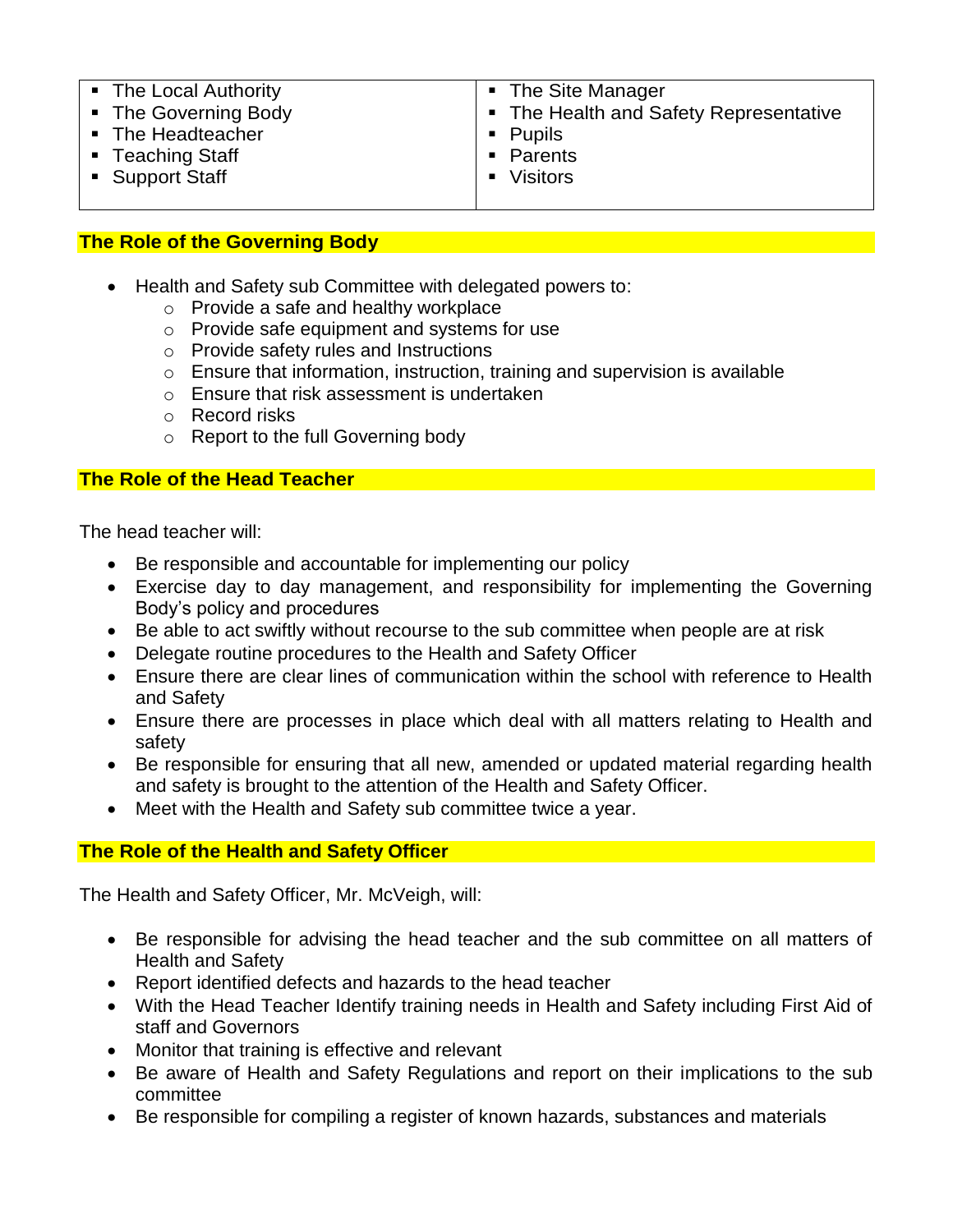- Be responsible for auditing our school buildings, and ensuring that an annual inspection is carried out, prior to the new financial year.
- Co-ordinate Health and Safety work in school
- Ensure he is up to date on relevant training and documents
- Liaise with suppliers to gain confirmation of Health and Safety issues relating to new equipment.
- Liaise with staff to ensure they have the authority to remove defective equipment.
- Adhere to the Governing Body's and LEA's procedures on Health and Safety
- Ensure that contractors are aware of and carry out safety procedures

### **The Role of all staff and Volunteers**

All staff and Volunteers will:

- Take reasonable care and be responsible for their own actions by dynamically risk assessing
- Report any hazard, malfunction or potential danger
- Understand and follow all safety instructions and school safety procedures
- Report any defective equipment
- Dress sensibly and safely for work, especially games and PE
- Maintain classroom equipment in good working order
- Ensure children understand safety procedures and safe use of equipment
- Report all accidents and note them in the accident file
- Attend relevant courses on Health and Safety, first aid

### **The Role of contractors working on site**

Any Contractors Working on Site:

- Must be aware of [by the site supervisor] the school's policies
- Must conform to the Health and Safety Standards that apply to their work and work place
- All power tools must be 110 voltage and in good working order and confirmed to be checked by a qualified electrician and a check must be made on the extension cables.
- Adhere to the Governing Body's and LEA's procedures on Health and Safety.

### **The Role of the school council**

 Representatives of the School Council will attend Health and Safety Governing Body meetings and will feedback to full Council.

# **Risk Assessments / Safe Operating Systems**

- We believe that Risk Assessment applies to everyone and is the key factor in relation to Health and Safety.
- Risk Assessment is something we all do every day and most activities have some form of risk attached to them.
- The object is to assess the level of risk, determine whether it is acceptable and introduce measures to minimise or eliminate the risk by: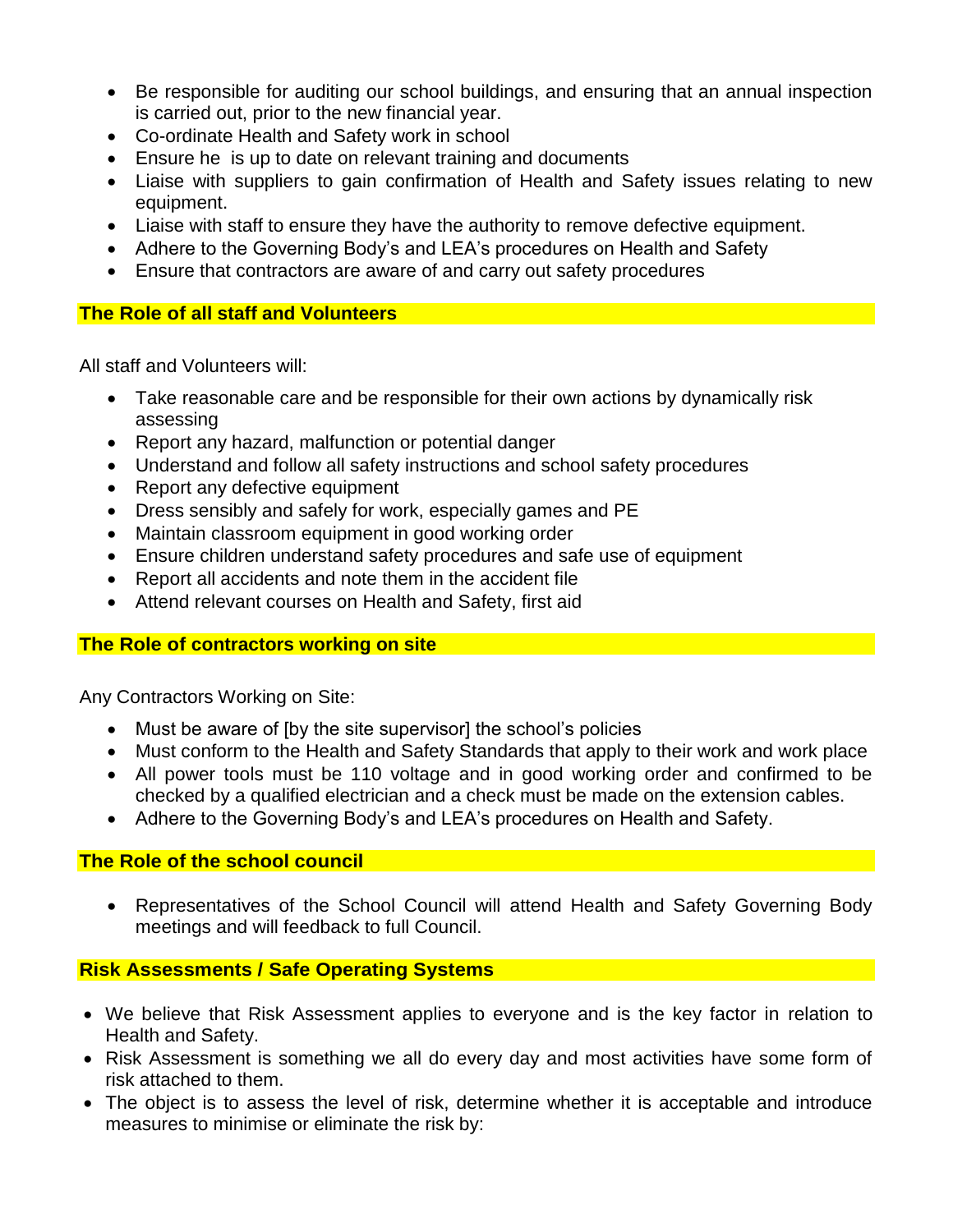- **Preparing and implementing safe working practices**
- **Monitoring, inspecting and reporting regularly**
- **IDENTIFY 11 Identifying potential hazards and knowing what to do to minimise risk and respond if** something goes wrong.
- We are aware that we may need specialist advice to assess some risks, but many require a **common-sense** approach and continued diligence.
- We are of the opinion that if something is not acceptable at home then it should not be acceptable in school.
- All of us have a legal responsibility for the safety of our colleagues.

### **Inspections**

- A daily inspection is undertaken by the caretaker who reports to the Headteacher.
- Weekly checks are undertaken by the relevant personnel.
- The Local Authority Health and Safety section undertakes an annual inspection.
- Annual inspection by the Governor with responsibility for Health & Safety.

# **Reporting**

- The Headteacher receives a daily report from the caretaker.
- The Headteacher provides a termly report to the Governing Body.
- The Headteacher provides an annual report to the Governors and to the Local Authority.
- The Governing Body receives a periodic inspection report from the Health & Safety section of the Local Authority.

# **Training**

- All staff meet periodically to discuss safety policies, procedures and safe working practices.
- The appropriate personnel undertake training when required.

# **Health and Safety Policies**

| • Accidents & Emergencies                | • Medical & First Aid                  |
|------------------------------------------|----------------------------------------|
| • Asbestos                               | • New & Expectant Mothers at Work      |
| • Asthma                                 | • PE Safety Guidelines                 |
| • COSHH                                  | • Physical Restraint                   |
| • Crisis Management (Critical Incidents) | • Photographic & Video Images – use of |
| • Display Screen Equipment               | • Risk Assessment                      |
| • Drugs & Alcohol                        | • School Trips                         |
| • E-Safety (ICT Internet)                | • Security                             |
| • Electrical Safety                      | • Slips, Trips & Falls                 |
| • Fire Safety                            | • Smoking at Work                      |
| $\bullet$ First Aid                      | • Stress Management                    |
| • Food Safety                            | • Sun Protection                       |
|                                          |                                        |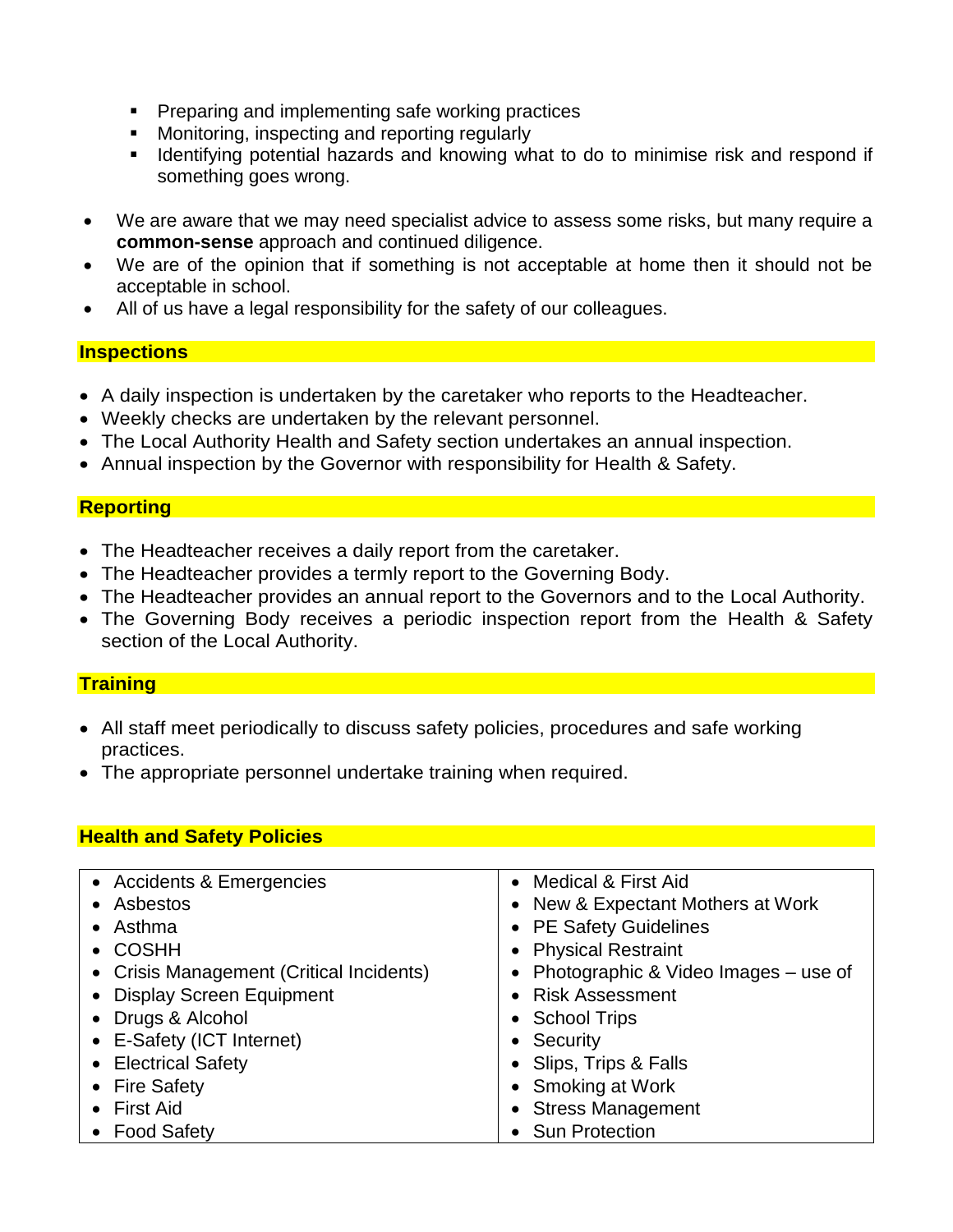| • Head lice<br>• Health & Safety in the Curriculum<br>• Health & Safety Policy | • Traffic Management<br>Violence in Schools<br>• Visitors & Contractors |
|--------------------------------------------------------------------------------|-------------------------------------------------------------------------|
| • Health & Well-Being<br>• Lone Workers                                        | • Working at Height<br><b>Work-life Balance</b>                         |
| • Management of Health & Safety Regulations                                    | <b>Workplace Environment</b>                                            |
| • Manual Handling<br>• Medical Conditions & Communicable                       |                                                                         |
| <b>Diseases</b>                                                                |                                                                         |

### **Related Policy**

• Health and Safety – Responsibilities

### **Raising Awareness of this Policy**

We will raise awareness of this policy via:

- the School Handbook/Prospectus
- the school website
- the Staff Handbook
- meetings with parents such as introductory, transition, parent-teacher consultations and periodic curriculum workshops
- school events
- **nemaller** meetings with school personnel
- communications with home such as weekly newsletters and of end of half term newsletters
- **reports such annual report to parents and Headteacher reports to the Governing Body**
- **information displays in the main school entrance**

#### **Monitoring the Effectiveness of the Policy**

Annually (or when the need arises) the effectiveness of this policy will be reviewed by the coordinator, the Headteacher and the nominated governor and the necessary recommendations for improvement will be made to the Governors.

Hita

Signed by chair of governors on behalf of the governing body:

Date approved: 9<sup>th</sup> February 2021 (by full governing body)

Date of review: February 2023

Mail le

Signed by Head Teacher: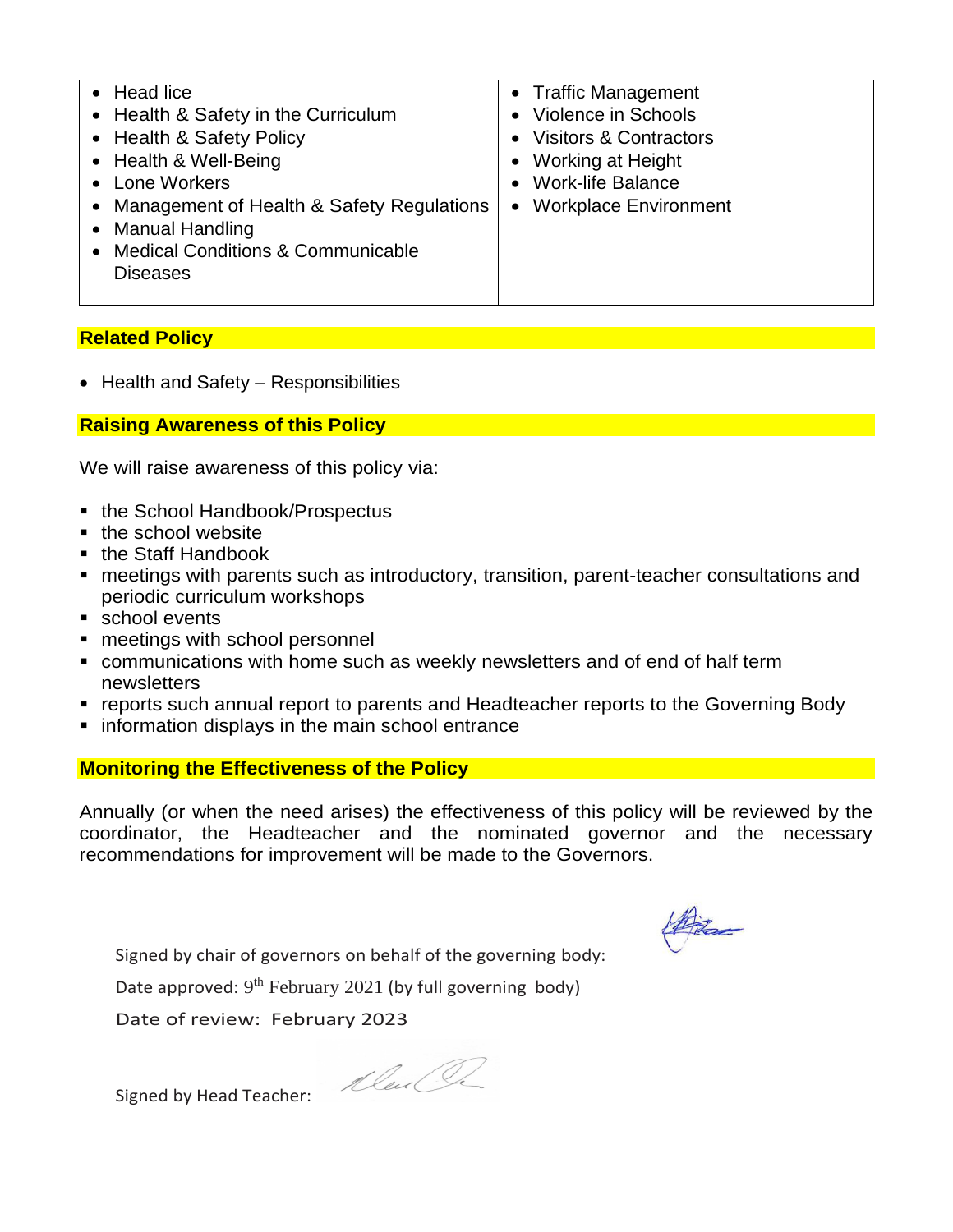### **Implementation of Health and Safety Procedures**

- 1. All staff, governors and visitors to our school must follow procedures on the following:
	- **Accidents**
	- **Banned areas**
	- **Banned articles**
	- Car park
	- Children's health and safety education, saying no, using tools
	- Closure of the school
	- **Communicable diseases**
	- **Emergency procedures**
	- Fire drill, evacuation of the building
	- Head lice
	- **Leaving the school premises**
	- Maintenance of external and internal areas of the school
	- P.E. and games
	- **Movement around the school**
	- **Registers**
	- School trips
	- Smoking on the site
	- **Supervision of children**
	- **Swimming**
	- **Visitors to school.**
- 2. It is the responsibility of all members of staff to:
	- Report risks to the Head teacher / Safety Officer
	- Remove children from the area/problem
- 3. Head teacher and Health and Safety to assess risk factor:
	- **High risk, requiring immediate action which would override any existing work**
	- Medium action to be taken at earliest convenient time
	- **Low, to be included as part of future refurbishment plans**
	- The school to undertake a C.O.S.H.
- 4. Areas identified for refurbishment or improvement to be:
	- Costed and contracted
	- **Allocated timescale**
	- **Included in School Development plan**
- 5. To provide for the above, the Governing Body:
	- Ensures that there is part of the school budget allocated for maintenance, implementation of Health and Safety matters, with due regard to what is 'reasonably practicable' by balancing the risk involved against the cost [in terms of time and money ] required to put the matter right.

The head teacher and Safety representative will work with the sub committee of the Governing body to formulate a report that will be presented to the full governing body.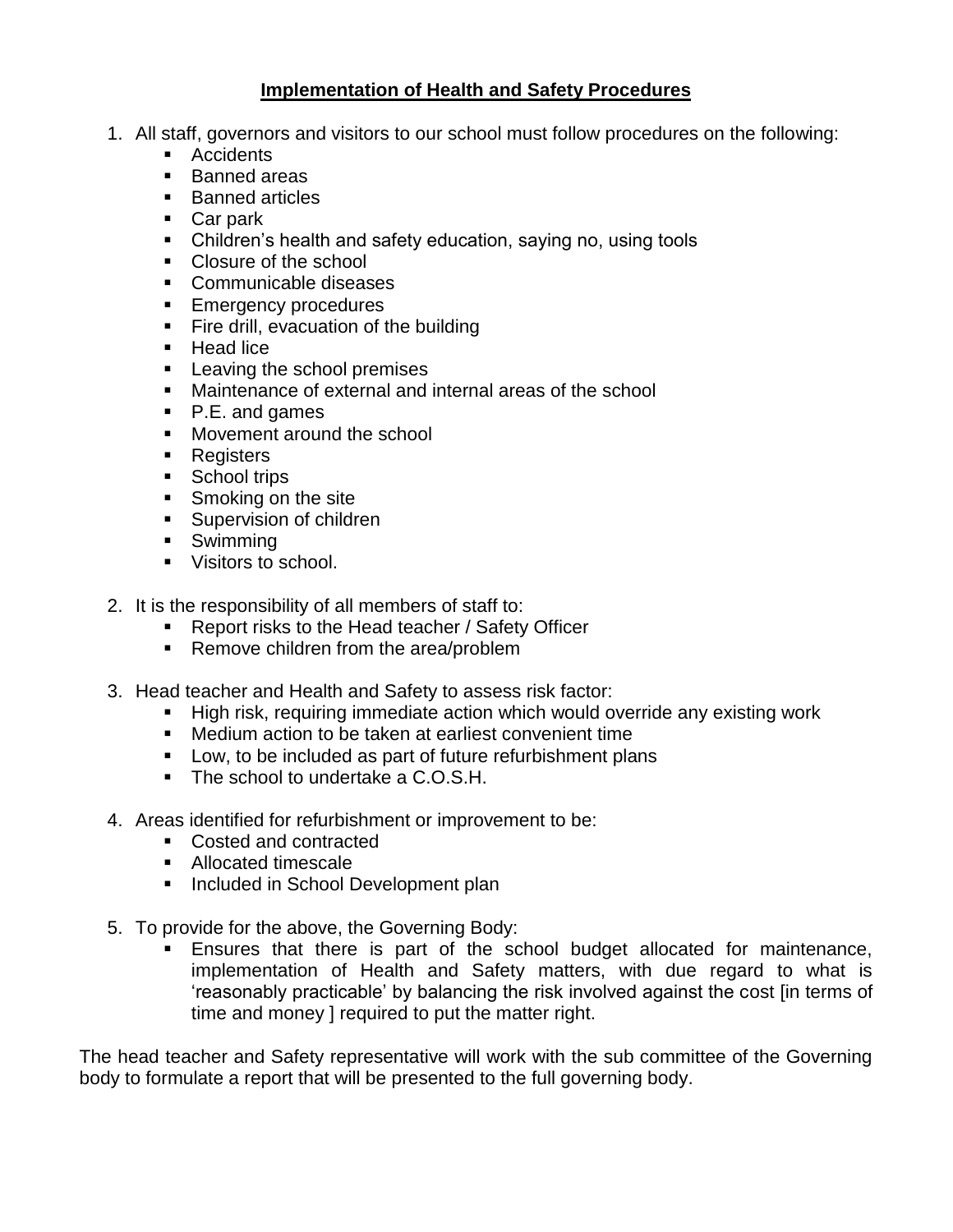# **PROCEDURES**

#### **Accidents:**

Accidents during school sessions, or during supervised extra curricular activities, are to be reported to Miss Jury for inclusion in the accident book.

Accidents at lunch time are to be dealt with in the first instance by our lunch time supervisors and if necessary, reported to Mr Clode, who will complete necessary documentation.

During class time, children requiring attention will be taken to Miss Jury who is a trained first aider.

During morning and afternoon break, children will be taken to the teacher on duty, who will request further help if necessary. The teacher on duty does not leave the playground to attend to injuries.

If at any time children need further care, or advice about further action, Mr Clode will be contacted.

During class time teachers requiring urgent assistance will send a responsible child to Mr Clode.

In the event of a notifiable accident, the relevant form will be completed and sent to the District Education Office.

If the accident is deemed serious, the parents will be contacted. If there is a head injury, the parents are always contacted. An ambulance will be contacted if deemed necessary.

All members of staff wear disposable gloves for blood injuries. Supplies are kept in the ladies toilet.

First aid kits are found in the

- Staff room
- Secretaries room
- **Corridor**
- **Terrapins**
- Second floor

First aid kits are taken on school visits

■ Replenishing the kits is the responsibility of Miss Jury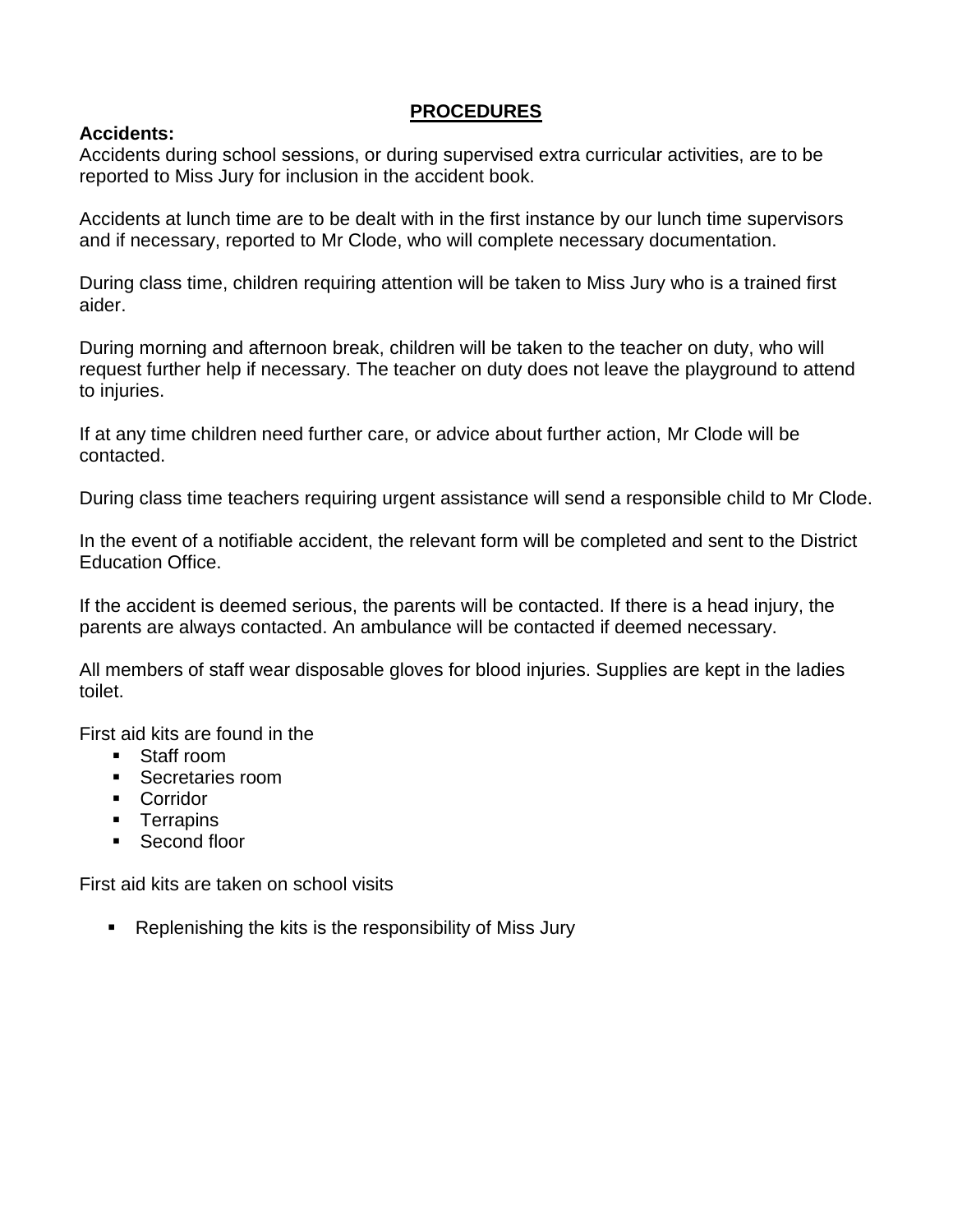# **Banned Area**

Certain areas in the school are banned areas for children:

- 1. Balcony immediately behind the hall
- 2. Area behind the dining room
- 3. Car park and area leading to it

Children are not allowed to play in the following areas:

- 1. Grass behind the terrapins
- 2. The wild garden
- 3. Steps leading to the building from the playground
- 4. Footpath leading to the school gates
- 5. Any area between the building and the main gate

### **Banned articles / substance**

- **1.** Chewing gum
- **2.** Expensive toys
- **3.** Penknives and other sharp tools
- **4.** Glass containers [for drinks]

# **Car park / Bringing cars into school**

- 1. There is a designated car park to be used for staff cars and visitors to the school
- 2. Parents are not allowed to bring cars onto the site, except in exceptional circumstances
- 3. Children must not be sent to collect things from cars, unless accompanied by an adult
- 4. All cars are parked at owners risk. The school does not accept responsibility for damage or loss.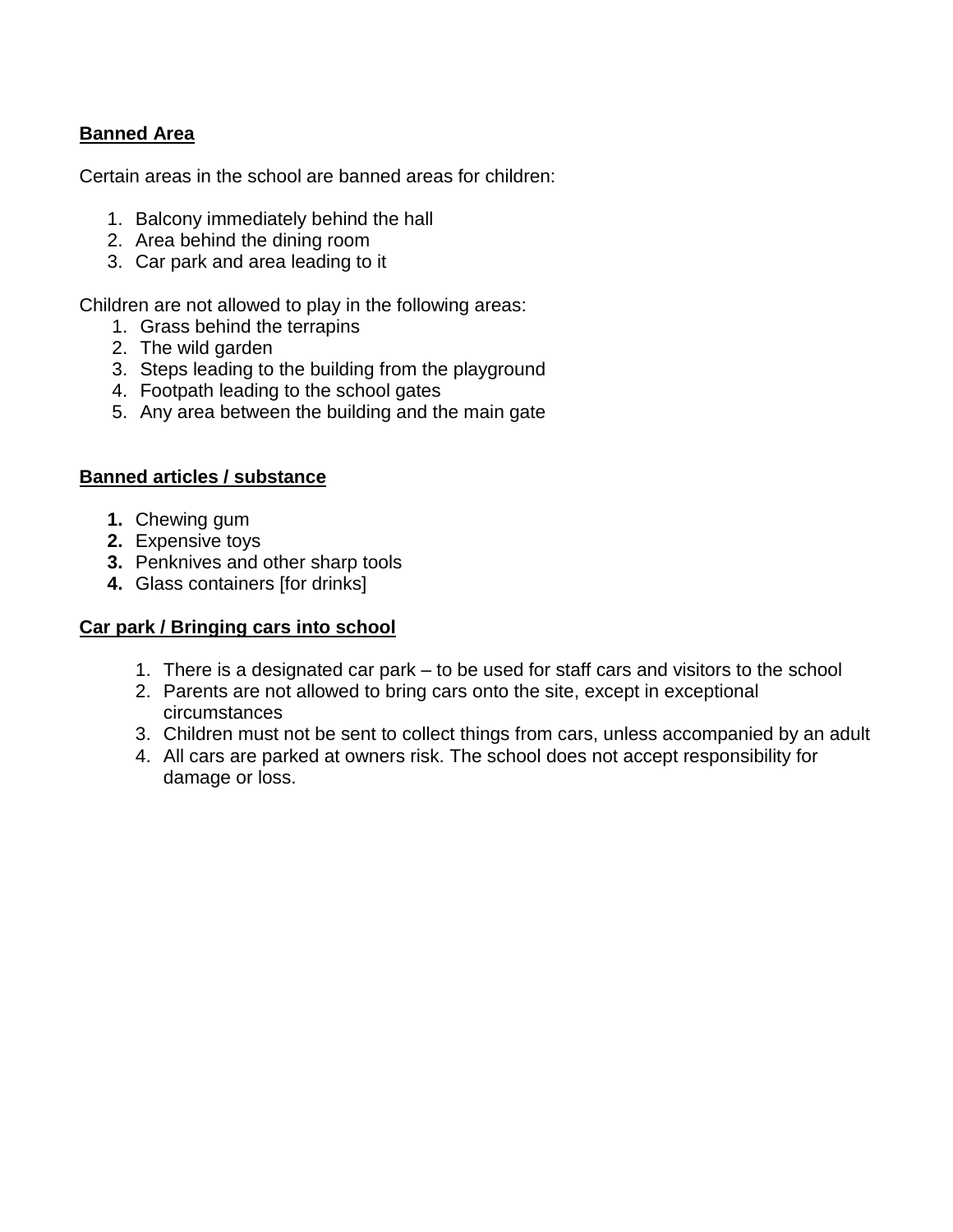# **Children's Health and Safety**

- 1. Children are taught the correct usage of all tools saws, glue guns, hammers, nails, scissors, and any safety procedures connected with these.
- 2. They are supervised when they use the above.
- 3. Felt pens, glues, are those recommended by reputable suppliers, and do not contain any dangerous substances.
- 4. Cleaning products are locked in the cleaning cupboard.
- 5. Other safety issues the dangers of plastic bags, putting things in ones mouth, dangerous playground games, road safety, drug misuse, alcohol misuse etc are part of the PSHE framework.
- 6. When children are asked to carry chairs they are required to hold them by the seat, with the back of the chair away from them, and chair legs pointing to the ground.
- 7. Children are reminded not to play dangerous games, use bats unsupervised, to play with a ball on the top yard and not to carry other children.

# **Closure of the school**

Should the school have to close in an emergency every effort will be made to contact parents beforehand:

- In the case of no heating a letter will be sent home on the day prior to the closure
- In the case of inclement weather parents are asked to contact the school
- In the case of closure due to a major emergency the school has made plans to use the community centre

# **Emergency Procedures**

- **1.** In the event of an emergency, the Health and Safety officer and head will locate the gas isolation valves; the electrical mains switch and the water stop cocks.
- **2.** All emergency phone numbers are to be found in the staff room and Head teachers' room.
- **3.** Parents are requested to give an emergency contact number. These are kept on the school computer.
- **4.** Parents who do not give an emergency number cannot hold the school responsible for any action taken on the child's behalf eg contacting the Welfare Officer.
- **5.** Staff are not expected to use their cars to transport children, either to the hospital, or the child's home, we are not insured to do so.

# **Fire Drill**

Maintenance procedures:

- Fire drill is carried out twice termly
- Fire equipment is checked annually
- Fire alarm system is checked quarterly
- Fire alarm is tested weekly by the caretaker
- Fire log book is maintained following each drill and maintenance check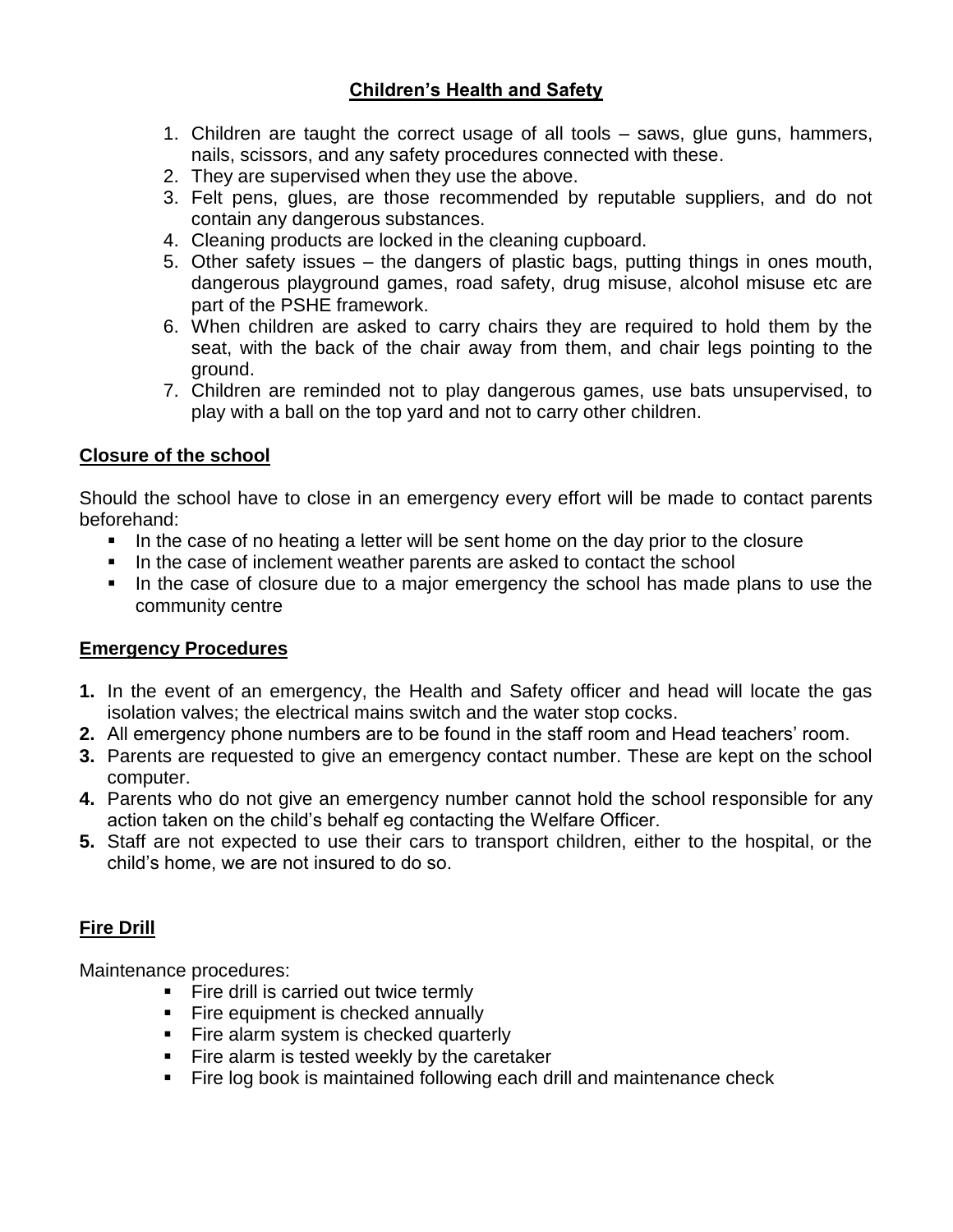Fire drill practice:

- Applies to everyone in the building, including kitchen staff, and visitors
- Assembly point is in the playground and the grassed area near the car park for the terrapins

Routes to take:

- Children in the hall exit through the hall doors onto the balcony
- Children in the dining room exit through the lobby door
- **Classes in the main building use the fire doors to the play ground**
- **Staff not with children use the nearest door.**

Once in the play ground children will line up in registration groups. Registers are brought by the teachers to check all names

Children are taught:

- **To exit quietly and swiftly**
- To make no attempt to collect belongings
- **If they are not in the classroom when the alarm sounds they must go out of the** building through the nearest door, not run back to the classroom, and join their class outside.
- If, in the unlikely event of the teacher not being in the classroom when the alarm goes, they proceed quietly outside.
- If the alarm goes during playtime, children must line up—they do not come into the building
- At lunch time the procedure is the same, with the supervisors and kitchen staff helping to check that all children are present.
- Registers are to be checked and confirmation of presence given to the head teacher
- The head teacher will telephone the fire service, and then come into the playground.

# **Headlice**

The Health Authority no longer makes provision for hair checks by a school nurse. As such, we can only encourage parents to let us know if they discover nits in their child's hair. If we are told, we send a letter to the parents of all children in the year group concerned, advising them of the problem. No child is identified.

# **Leaving the School Premises**

No child leaves the premises during the day unless:

- S/he is a child in the lower school is collected by a parent or other responsible adult, or has brought a note from home requesting permission.
- At lunchtime, the only children allowed off site are those who go home for lunch. No child is allowed off site to go to the shops.
- All the children leave the site via the two exits either along the footpath to the main gate at Llangewydd Road, or through Bryntirion Junior School to Heol y Frenhines.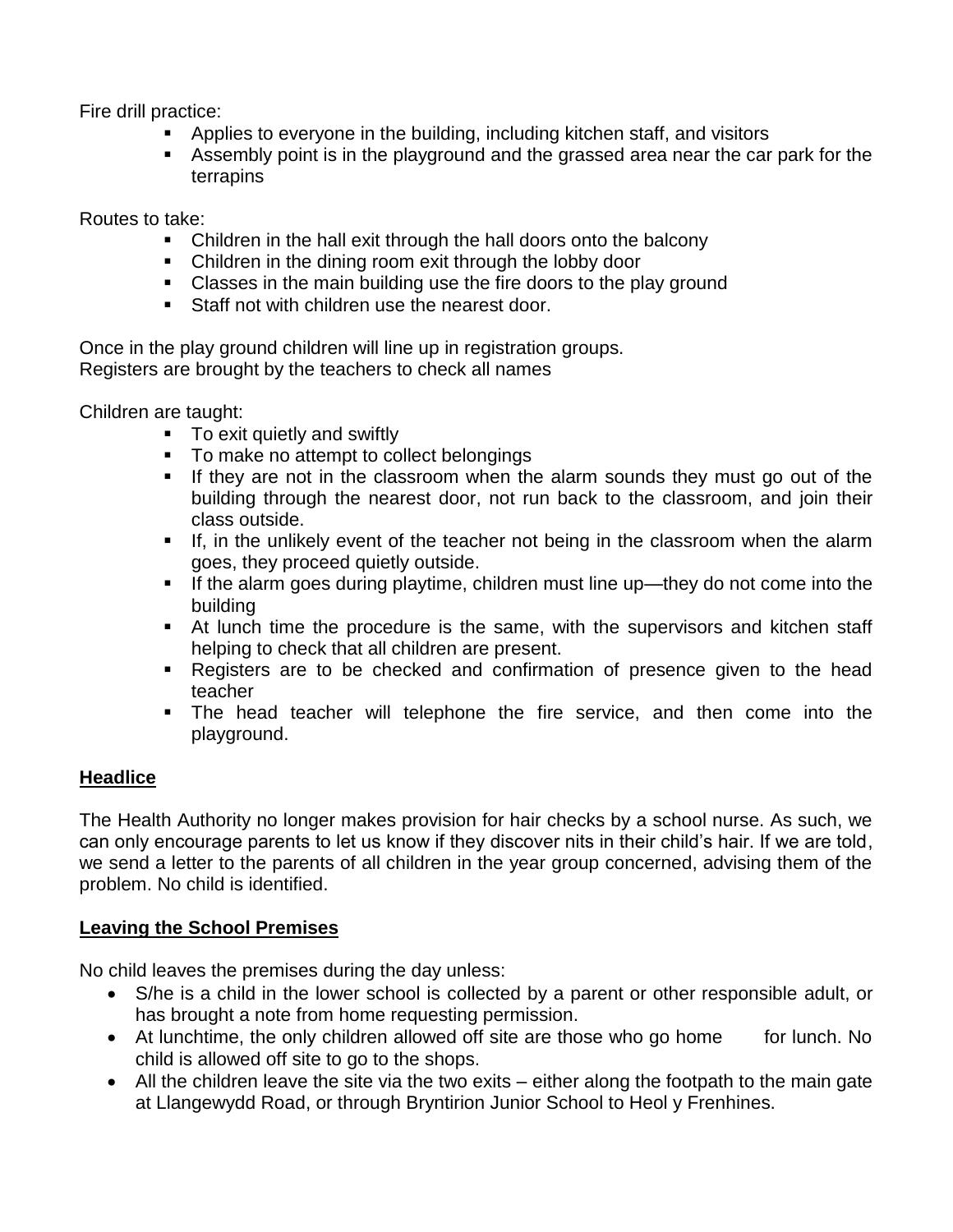- Children, who need to cross Llangewydd Road, must do so using the lollipop lady. They must not go down the hill and attempt to cross the road by the shops.
- Similarly, children needing to cross Merlin Crescent must cross with the lollipop lady on Merlin Crescent.
- Children who are taken on visits are reminded that good behaviour and great care is required at al times. We reserve the right to exclude a child from a visit should we believe his/her behaviour may be a problem.

### **Maintaining External Areas of The School**

- **1.** Main gates and paths are to be kept clear, to allow for easy access.
- **2.** Vehicles parked on yellow lines will be reported to the police
- **3.** Playground maintenance:
	- Paving slabs, concrete areas and tarmac areas, steps to be in good repair
	- Drains to be cleaned regularly, blockages reported to Health and Safety Officer
	- Downpipes unbroken and secured to the wall, manhole covers in good repair.
	- Roof guttering and concrete sills to be secure as far as visible checks can ascertain
	- Entrance doors to open outwards, exists well lit and unobstructed
	- Litter to be collected

#### **Maintenance of Internal Areas**

- 1. Doors:
	- i. Cracked or broken glass to be replaced
	- ii. Door handles to be secure and in working order
	- iii. Doors should not swing freely when unrestrained
	- iv. Fire doors must not be propped open
- 2. Carpets to be securely fitted
- 3. Cracked windows to be repaired and in good order
- 4. Pin boards to be at recommended height for safety. Standing on chairs is discouraged.
- 5. Guards are to be kept around the heaters. No materials or furniture to be kept near the heaters
- 6. Fire exits to be kept clear
- 7. All lights should work, and defective tubes replaced.
- 8. Electrical leads must not trail across the classroom
- 9. All electrical appliances, leads and points to be inspected annually by a qualified electrician.

#### Toilets:

- Well ventilated
- Hot taps to give appropriate temperature
- Flushes to work properly
- Open drains to be free of rubbish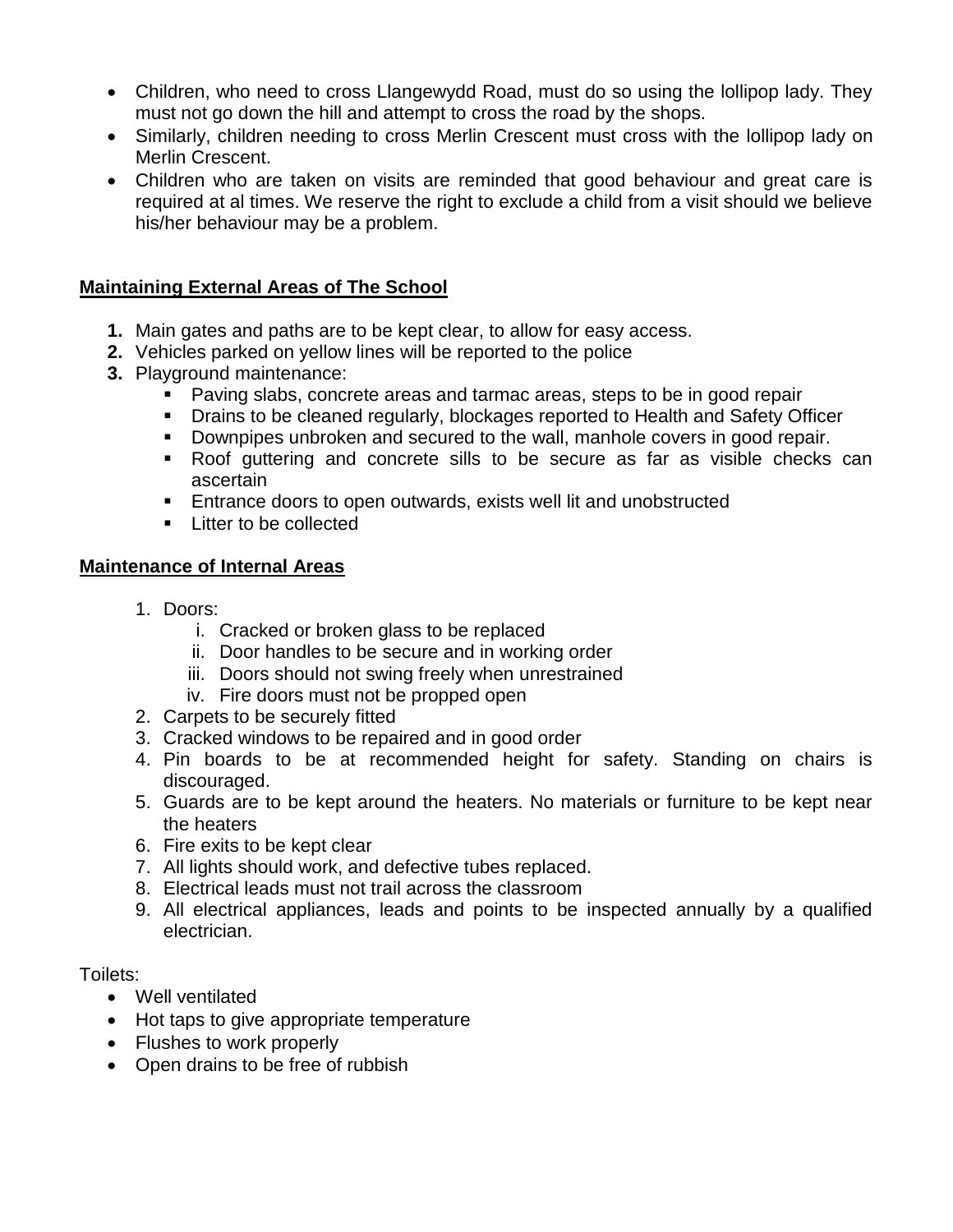Apparatus, if electrical to be fitted with correct fuses. Only staff are to put plugs into sockets, and switch on/off equipment. In case of fire all plugs are to be pulled out. Use a fire extinguisher.

All storage furniture to be in good order and stable. Desks, chairs and tables to be stable, have no splinters. Heavy objects are not to be placed on cupboard tops.

All PE equipment to be in good order and maintained annually. Apparatus firmly fixed to the wall.

### **Movement around The School**

Children are expected to move quietly and sensibly around the school by:

- Walking in single file along the corridors, up and down the stairs
- Keeping to footpaths when entering and leaving the school grounds.

Entrances and exits

- Children leave the main building by the fire doors leading into the playground.
- Children in the terrapins make their way around the main building to the playground
- **Entrance to or from the lobby does not happen unless supervised.**

When the bell rings for the end of playtime the children go to their classes as follows:

- Children line up in their classes
- **Teachers collect the children from the playground**
- Children in the terrapins make their way around the main building following the footpath
- At lunch- time children having school dinner are placed on a rota for their turn in the dining hall. Sandwiches are eaten in the classrooms. Supervisory assistants cover all areas of the building.
- No food is to be taken into the playground.

At the end of the day children leave the school through the fire doors. Children are not allowed to use the main door, except in an emergency.

# **PE and games**

PE and games are a compulsory part of the curriculum and children need the following:

- Children must change into T shirt and shorts. Underwear can be used in an emergency
- **They may wear plimsolls or take PE in bare feet.**
- **Jewellery is to be removed.**

### Games

- For winter, an old tracksuit, or warm top and trousers
- Summer, a pair of shorts
- **Trainers**
- **All jewellery to be removed.**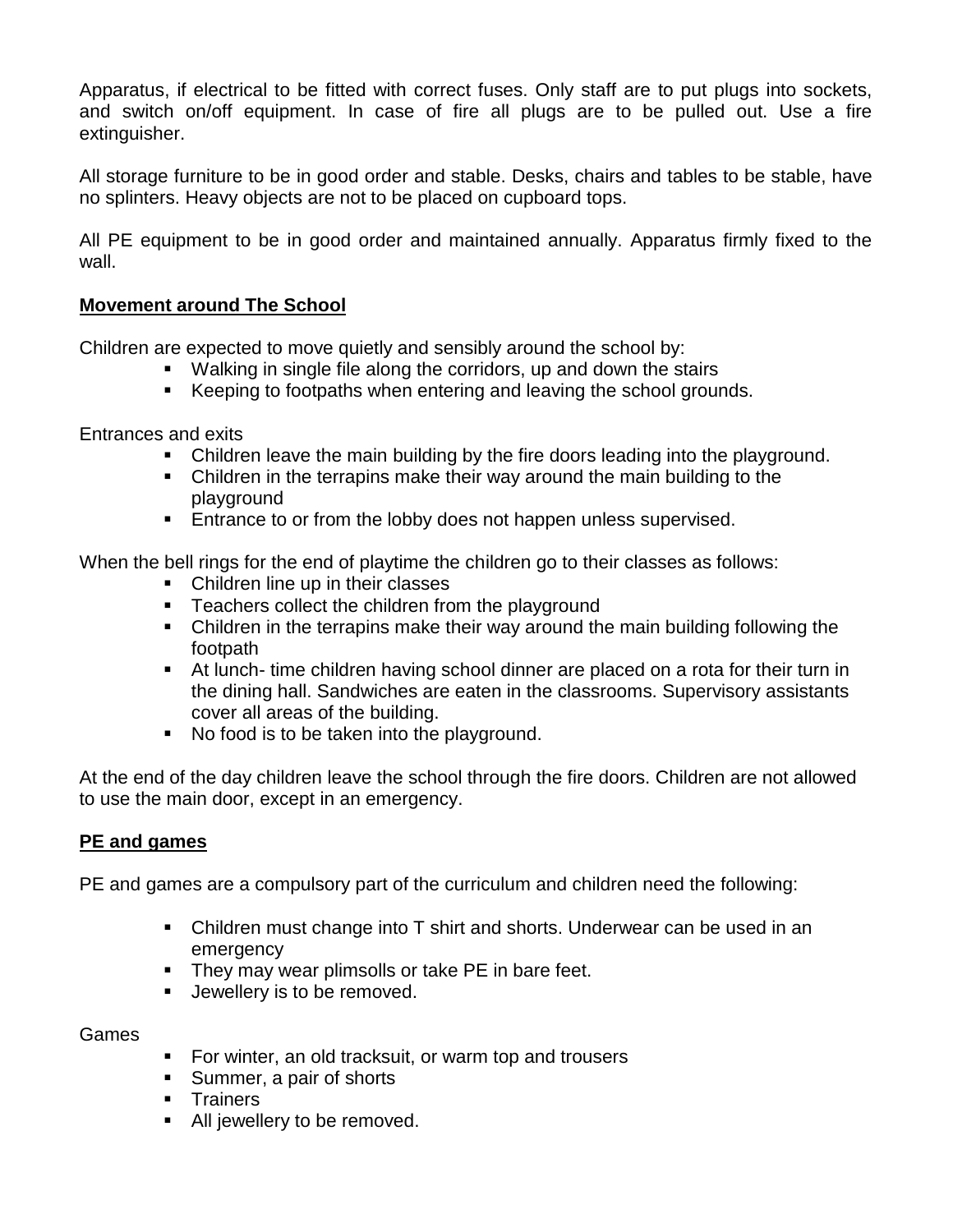Children are not to be left unattended

Safety is paramount and children must learn to use the apparatus with respect and care Teachers' instructions are to be obeyed implicitly

PE is an indoor activity, and if the child is well enough to be in school they should in most cases be well enough to do PE.

# **Registers**

Attendance register is to be completed twice daily. The main registration details are kept in the SIMS system. A code suggested by the Authority is used. In an emergency teachers will use registers to record the children are safely accounted for,

### **Smoking on the school site**

There is no smoking on school premises.

# **Supervision of the children**

Before school

- Children are supervised if attending breakfast club by relevant staff from 8am
- Children meet in the playground if it is dry.
- Children go straight to the hall if the weather is inclement. Teachers will be available from 8.50 when the bell rings for entry into school. Registration is at 9.00am.

School breakfast is served from 8.10 until 8.45.

Children are never left unsupervised except in an emergency. A teacher in a neighbouring class is asked to keep an eye on the children.

A child taken ill is not left unsupervised, but taken to sit in the secretary's room until collected by a parent.

Playtime supervision:

- The teacher on duty goes to the playground immediately the bell rings
- **Two staff are on duty each day**
- **During wet play times three teachers are on duty, one in the terrapins, one up stairs and** one down stairs. Movement in the class is not encouraged.
- Class teacher must ensure children are out of the class before them.
- At the end of break teachers supervise the children in an orderly fashion from the playground into the classroom.
- Children may stay in if
- the teacher thinks the child is unfit to go out. The child will sit in the corridor near a radiator, supervised by the Head teacher or other member of staff.
- They are supervised in the classroom to complete work,
- **Weather is inclement**